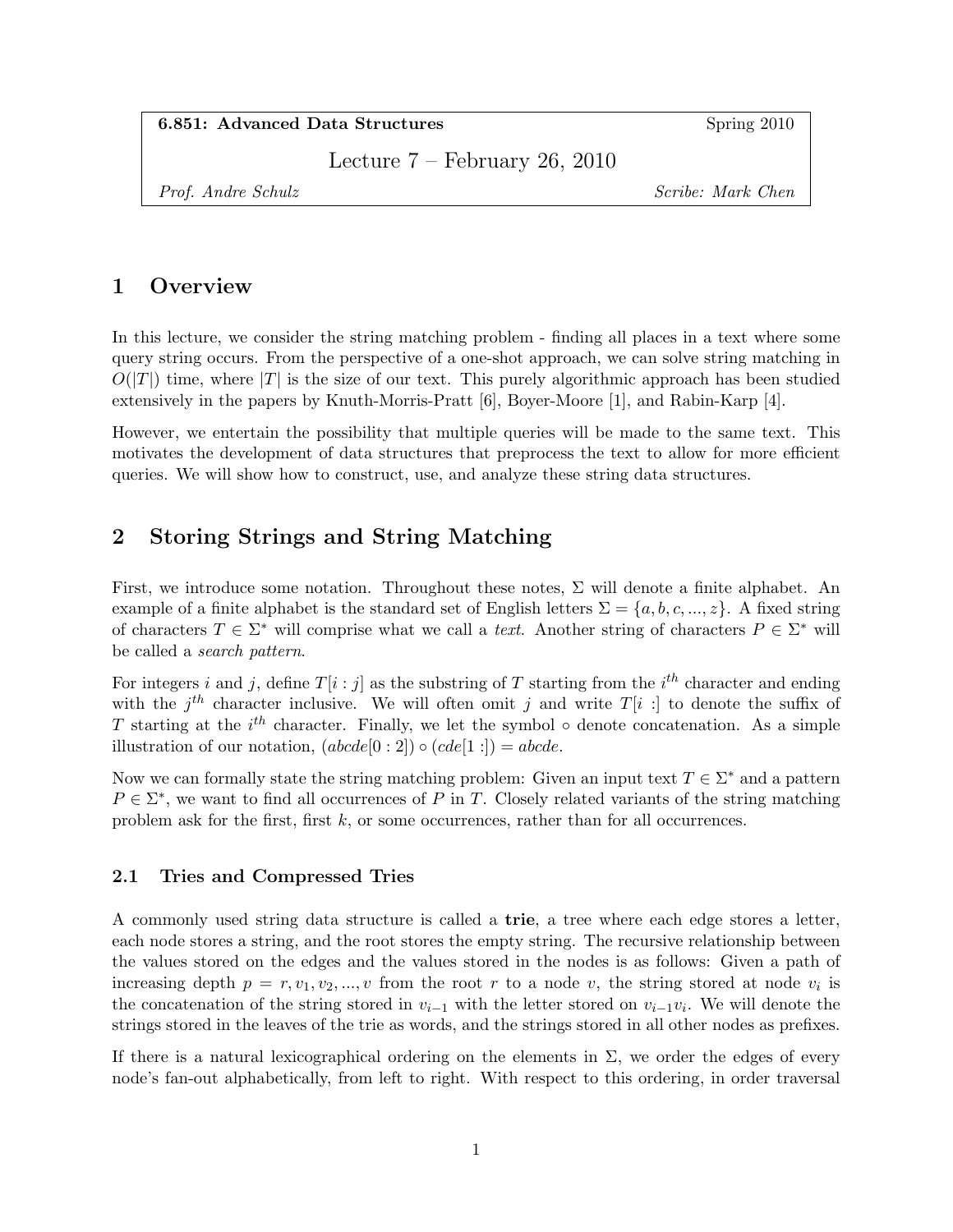of the leaves gives us every word stored in the trie in alphabetical order. In particular, it is easy to see that the fan-out of any node must be bounded above by the size of the alphabet  $|\Sigma|$ .

It is common practice to terminate strings with a special character  $\mathcal{F} \notin \Sigma$ , so that we can distinguish a prefix from a word. The example trie in Figure 1 stores the four words ana\$, ann\$, anna\$, and anne\$.

If we assign only one letter per edge, we are not taking full advantage of the trie's tree structure. It is more useful to consider compact or compressed tries, tries where we remove the one letter per edge constraint, and contract non-branching paths by concatenating the letters on these paths. In this way, every node branches out, and every node traversed represents a choice between two different words. The compressed trie that corresponds to our example trie is also shown in Figure 1.



Figure 1: Trie and Conmpacted Trie Examples

### 2.2 Suffix Trees

A suffix tree is a compact trie built on the  $|T|+1$  suffixes of T. For example, if our text is the string  $T = banana\$ , then our suffix tree will be built on  $\{banana\$ , anana\, nana\, ana\, na\, a\, For a non-leaf node of the suffix tree, define the letter depth of the node as the length of the prefix stored in the node.

Storing strings on the edges and in the nodes is potentially very costly in terms of space. For example, if all of the characters in our text are different, storage space is quadratic in the size of the text. To decrease storage space of the suffix tree to  $O(|T|)$ , we can replace the strings on each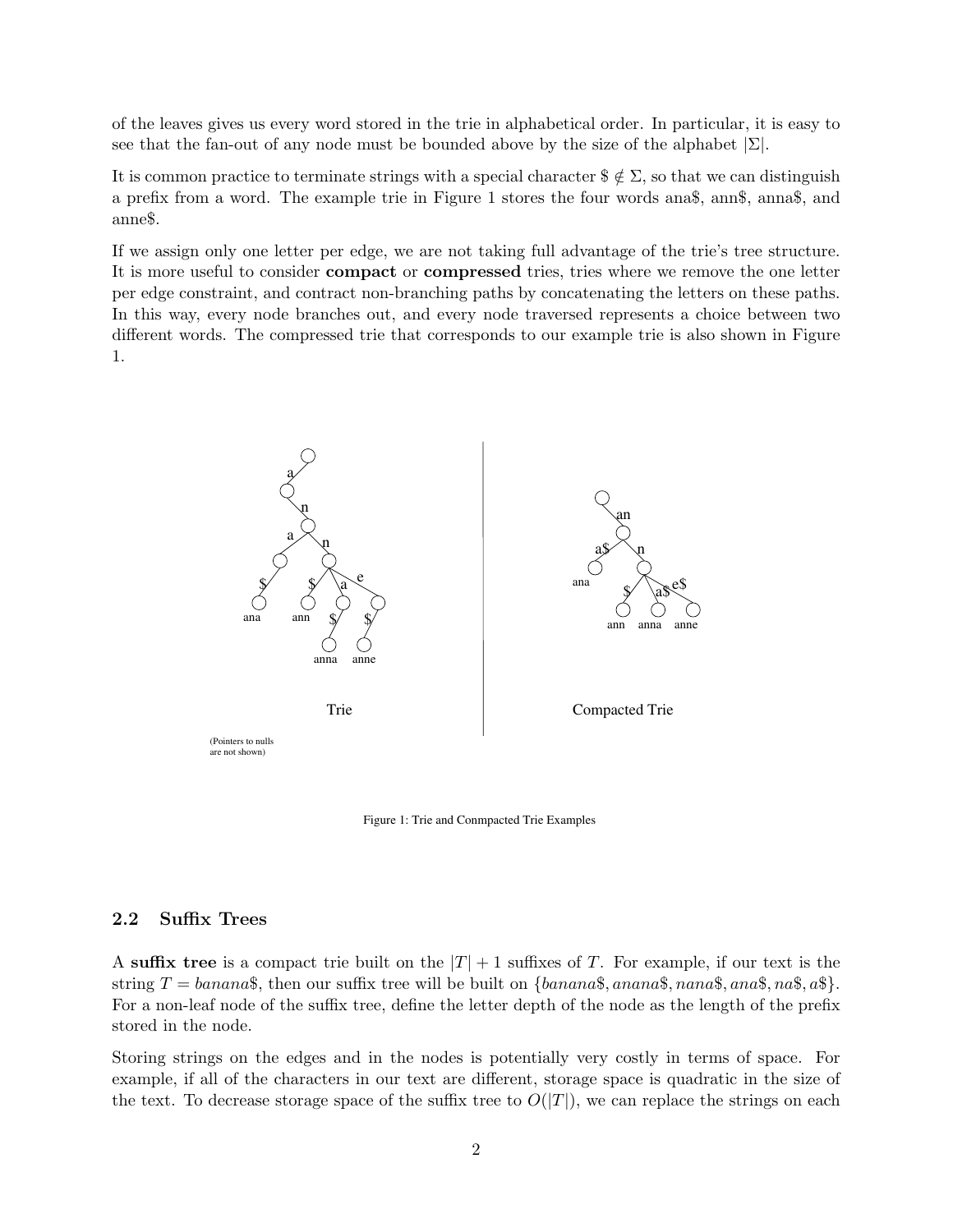edge by the indices of its first and last character, and omit the strings stored in each node. We lose no information, as we are just removing some redundancies.

Suffix trees are versatile data structures that have myriad applications to string matching and related problems:

- String Matching To solve the string matching problem, note that a substring of T is simply a prefix of a suffix of T. Therefore, to find a pattern  $P$ , we walk down the tree, following the edge that corresponds to the next set of characters in P. Eventually, if the pattern matches, we will reach a node v that stores  $P$ . Finally, report all the leaves beneath v, as each leaf represents a different occurrence. There is a unique way to walk down the tree, since every edge in the fan out of some node must have a distinct first letter. Therefore, the total runtime of string matching is  $O(|P|+k)$ , where k denotes the size of the output.
- Counting Occurrences In this variant of the string matching problem, we must find the number of times the pattern  $P$  appears in the text. However, we can simply store in every node the size of the subtree at that node.
- Longest Repeating Substring To find the longest repeated substring, we look for the branching node with maximum letter depth.
- *Multiple Documents* When there are multiple texts in question, we can concatenate them with  $\mathcal{F}_1, \mathcal{F}_2, ..., \mathcal{F}_n$ . Then to find the longest common substring, we look for the node with the maximum letter depth with greater than one distinct \$ below.

Compared to binary search trees, suffix trees allow for faster queries and utilize less storage, especially for texts with a large number of suffixes. Compared to hash tables, suffix trees allow for faster worst case queries, and avoid problems caused by collisions and computing hash functions.

## 3 Suffix Arrays

Suffix trees are powerful data structures with applications in fields such as computational biology, data compression, and text editing. However, a **suffix array**, which contains most of the information in a suffix tree, is a simpler and more compact data structure for many applications. The only drawback of a suffix array is that is that it is less intuitive and less natural as a representation. In this section, we define suffix arrays, show that suffix arrays are in some sense equivalent to suffix trees, and provide a fast algorithm for building suffix arrays.

### 3.1 Creating Suffix Arrays

Let us store the suffixes of a text  $T$  in lexicographical order in an intermediate array. Then the suffix array is the array that stores the index corresponding to each suffix. For example, if our text is banana\$, the intermediate array is  $\$\,a\$\,a\$ ana $\$\,an$  ana $\$\,an$ , na $\$\,an$  ana $\$\,$  and the suffix array is  $[6, 5, 3, 1, 0, 4, 2]$ . Since suffixes are ordered lexicographically, we can use binary search to search for a pattern P in  $O(|P| \log |T|)$  time.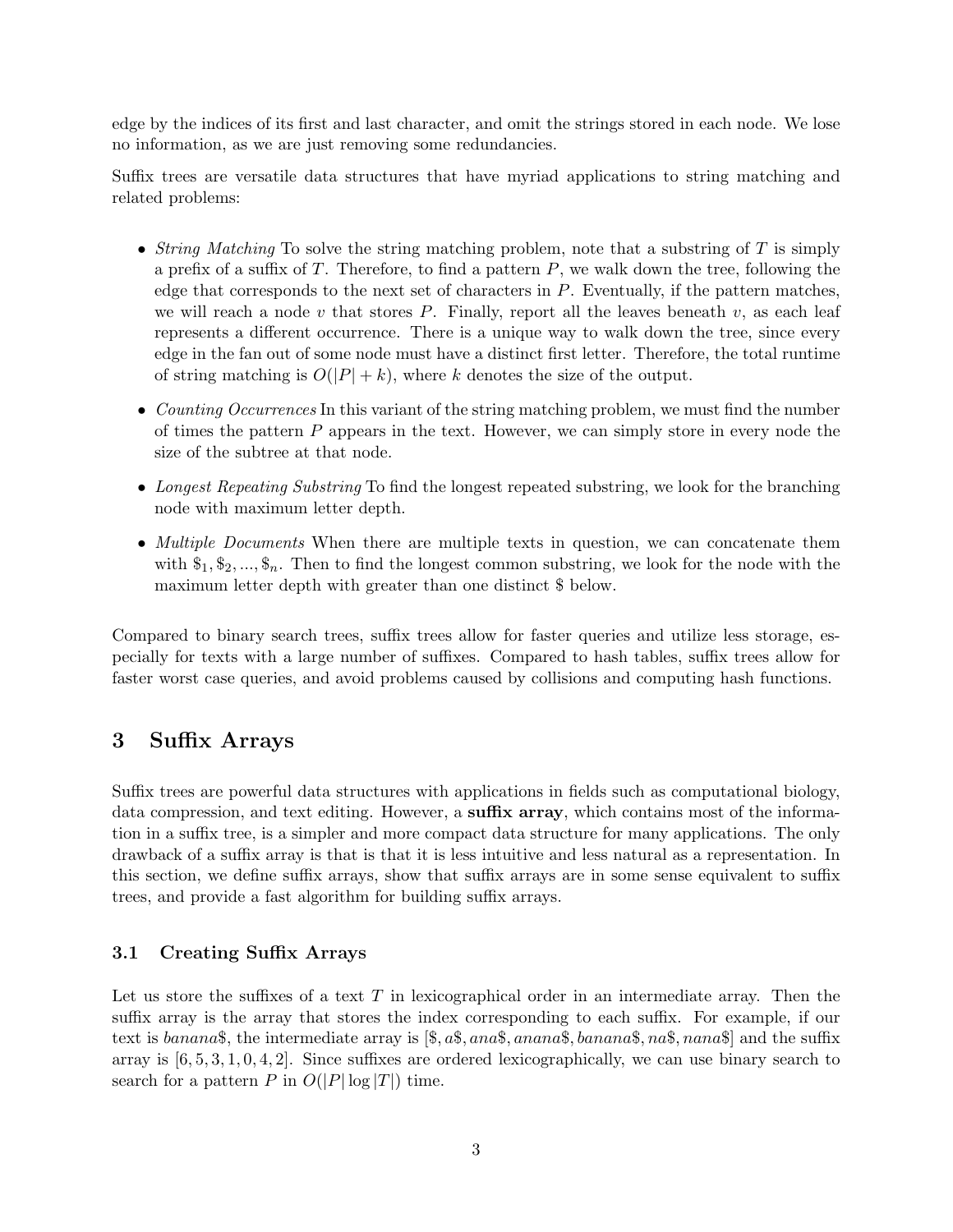We can compute the length of the longest common prefix between neighboring entries of the intermediate array. If we store these lengths in an array, we get what is called the LCP array. These LCP arrays can be constructed in  $O(|T|)$  time, a result due to Kasai et al [5]. In the example above, the LCP array constructed from the intermediate array is  $[0, 1, 3, 0, 0, 2]$ . Using LCP arrays, we can improve pattern searching in suffix arrays to  $O(|P| + \log |T|)$  (see homework).



Figure 2: Suffix Array and LCP Array examples and their relation to Suffix Tree

#### 3.2 Suffix Arrays and Suffix Trees

To motivate the construction of a suffix array and a LCP array, note that a suffix array stores the leaves of the corresponding suffix tree, and the LCP array provides information about the height of internal nodes, as seen in Figure 2. Our aim now is to show that suffix trees can be transformed into suffix arrays in linear time and vice versa.

To formalize this intuition, we define the Cartesian Tree of an LCP array. To build a Cartesian tree, store the minimum over all LCP array entries at the root of the Cartesian tree, and recurse on the remaining array pieces. For a concrete example, see Figure 3 below.

#### 3.2.1 From Suffix Trees to Suffix Arrays

To transform a suffix tree into a suffix array, we simply run an in-order traversal of the suffix tree. As noted earlier, this process returns all suffixes in alphabetical order.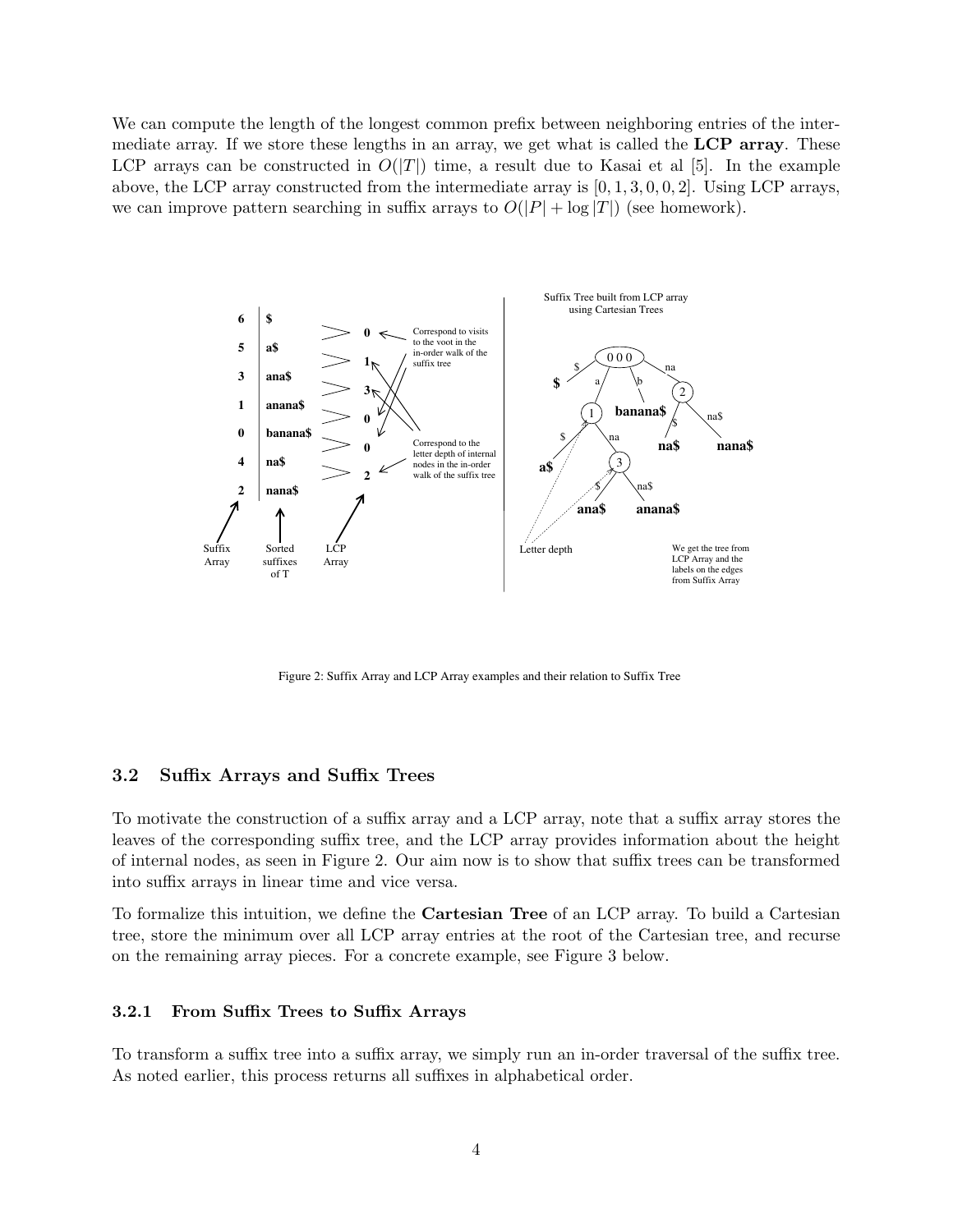#### 3.2.2 From Suffix Arrays to Suffix Trees

To transform a suffix array back into a suffix tree, create a Cartesian tree from the LCP array associated to the suffix array. The numbers stored in the nodes of the Cartesian tree are the letter depths of the internal nodes! Hence, if we insert the entries of the suffix array in order into the Cartesian tree as leaves, we recover the suffix tree. In fact, we are rewarded with an augmented suffix tree with informationa bout the letter depths.



Figure 3: Constructing the Cartesian tree and suffix tree from LCP array

### 3.3 DC3 Algorithm for Building Suffix Arrays

Here, we give a description of the DC3 (Difference Cover 3) divide and conquer algorithm for building a suffix array in  $O(|T| + sort(\Sigma))$  time. We closely follow the exposition of the paper by Karkkainen-Sanders-Burkhardt [3] that originally proposed the DC3 algorithm. Because we can create suffix trees from suffix arrays in linear time, a consequence of DC3 is that we can create suffix trees in linear time, a result shown independently of DC3 by Farach [2], McCreight [7], Ukkonen [9], and Weiner [10]

1. Sort the alphabet Σ. We can use any sorting algorithm, leading to the  $O(\text{sort}(\Sigma))$  term.

2. Replace each letter in the text with its rank among the letters in the text. Note that the rank of the letter depends on the text. For example, if the text contains only one letter, no matter what letter it is, it will be replaced by 1. This operation is safe, because it does not change any relations we are interested in. We also guarantee that the size of the alphabet being used is no larger than the size of the text (in cases where the alphabet is excessively large), by ignoring unused alphabets.

**3.** Divide the text  $T$  into 3 parts and package triples of letters into *megaletters*. More formally, form  $T_0, T_1$ , and  $T_2$  as follows:

$$
T_0 = \langle (T[3i], T[3i+1], T[3i+2]) \text{ for } i = 0, 1, 2, ... >
$$
  
\n
$$
T_1 = \langle (T[3i+1], T[3i+2], T[3i+3]) \text{ for } i = 0, 1, 2, ... >
$$
  
\n
$$
T_2 = \langle (T[3i+2], T[3i+3], T[3i+4]) \text{ for } i = 0, 1, 2, ... >
$$

Note that  $T_i$ 's are just texts with  $n/3$  letters of a new alphabet  $\Sigma^3$ . Our text size has become a third of the original, while the alphabet size has cubed.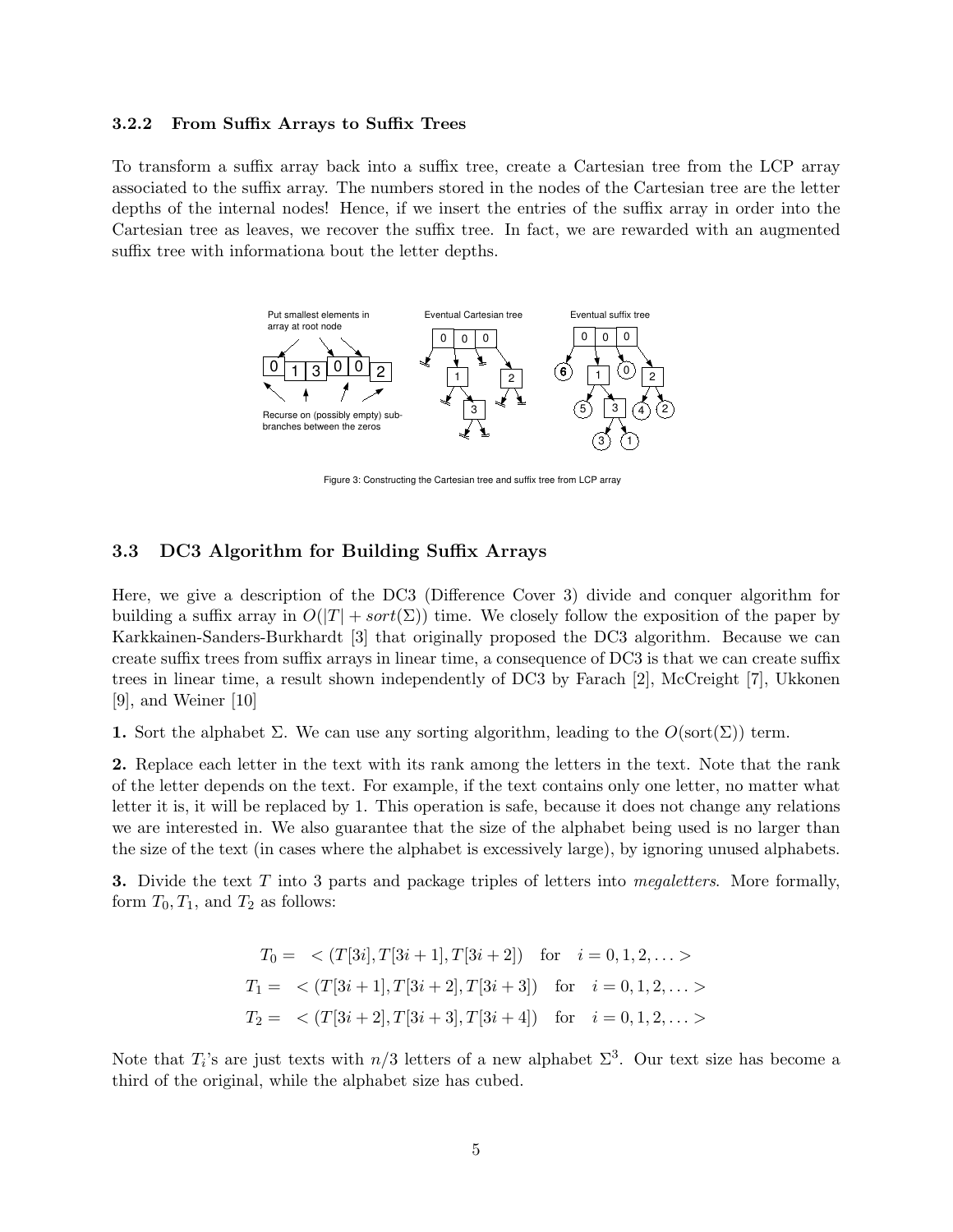4. Recurse on  $\langle T_0, T_1 \rangle$ , the concatenation of  $T_0$  and  $T_1$ . Since our new alphabet is of cubic size, and our original alphabet is pre-sorted, radix-sorting the new alphabet only takes linear time. When this recursive call returns, we have all the suffixes of  $T_0$  and  $T_1$  sorted in a suffix array. Then all we need is to sort the suffixes of  $T_2$ , and to merge them with the old suffixes to get suffixes of T, because

$$
\texttt{Suffixes}(T) \cong \texttt{Suffixes}(T_0) \cup \texttt{Suffixes}(T_1) \cup \texttt{Suffixes}(T_2)
$$

If we can do this sorting and merging in linear time, we get a recursion formula  $T(n) = T(2/3n) +$  $O(n)$ , which gives linear time.

5. Sort suffixes of  $T_2$  using radix sort. This is straight forward to do once we note that

$$
T_2[i:] \cong T[3i + 2:] \cong (T[3i + 2], T[3i + 3:]) \cong (T[3i + 2], T_0[i + 1:]).
$$

The logic here is that once we rewrite  $T_2[i]$  in terms of T, we can pull off the first letter of the suffix and pair it with the remainder. We end up with something where the index  $3i+3$  corresponds with the start of a triplet in  $T_0$ , specifically,  $T_0[i+1]$ , which we already have in sorted order from our recursive call.

Thus, we can radix sort on two coordinates, the triplet  $T_0[i+1]$  and then the single alphabet  $T[3i + 2]$ , both of which we know the sorted orders of. This way, we get  $T_2[i]$  is sorted order. Specifically, the radix sort is just on two coordinates, where the second coordinate is already sorted.

**6.** Merge the sorted suffixes of  $T_0$ ,  $T_1$ , and  $T_2$  using standard linear merging. The only problem is finding a way to compare suffixes in constant time. Remember that suffixes of  $T_0$  and  $T_1$  are already sorted together, so comparing a suffix from  $T_0$  and a suffix from  $T_1$  takes constant time. To compare against a suffix from  $T_2$ , we will once again decompose it to get a suffix from either  $T_0$ or  $T_1$ . There are two cases:

• Comparing  $T_0$  against  $T_2$ :

$$
T_0[i:] \text{ vs } T_2[j:]
$$
  
\n
$$
\cong T[3i:] \text{ vs } T[3j+2:]
$$
  
\n
$$
\cong (T[3i], T[3i+1:]) \text{ vs } (T[3j+2], T[3j+3:])
$$
  
\n
$$
\cong (T[3i], T_1[i:]) \text{ vs } (T[3j+2], T_0[j+1:])
$$

So we just compare the first letter and then, if needed, compare already sorted suffixes of  $T_0$ and  $T_1$ .

• Comparing  $T_1$  against  $T_2$ :

$$
T_1[i:] \quad \text{vs} \quad T_2[j:]
$$
  
\n
$$
\cong \quad T[3i+1:] \quad \text{vs} \quad T[3j+2:]
$$
  
\n
$$
\cong \quad (T[3i+1], T[3i+2], T[3i+3:]) \quad \text{vs} \quad (T[3j+2], T[3j+3], T[3j+4:])
$$
  
\n
$$
\cong \quad (T[3i+1], T[3i+2], T_0[i+1:]) \quad \text{vs} \quad (T[3j+2], T[3j+3], T_1[j+1:])
$$

So we can do likewise by first comparing the two letters in front, and then comparing already sorted suffixes of  $T_0$  and  $T_1$  if necessary.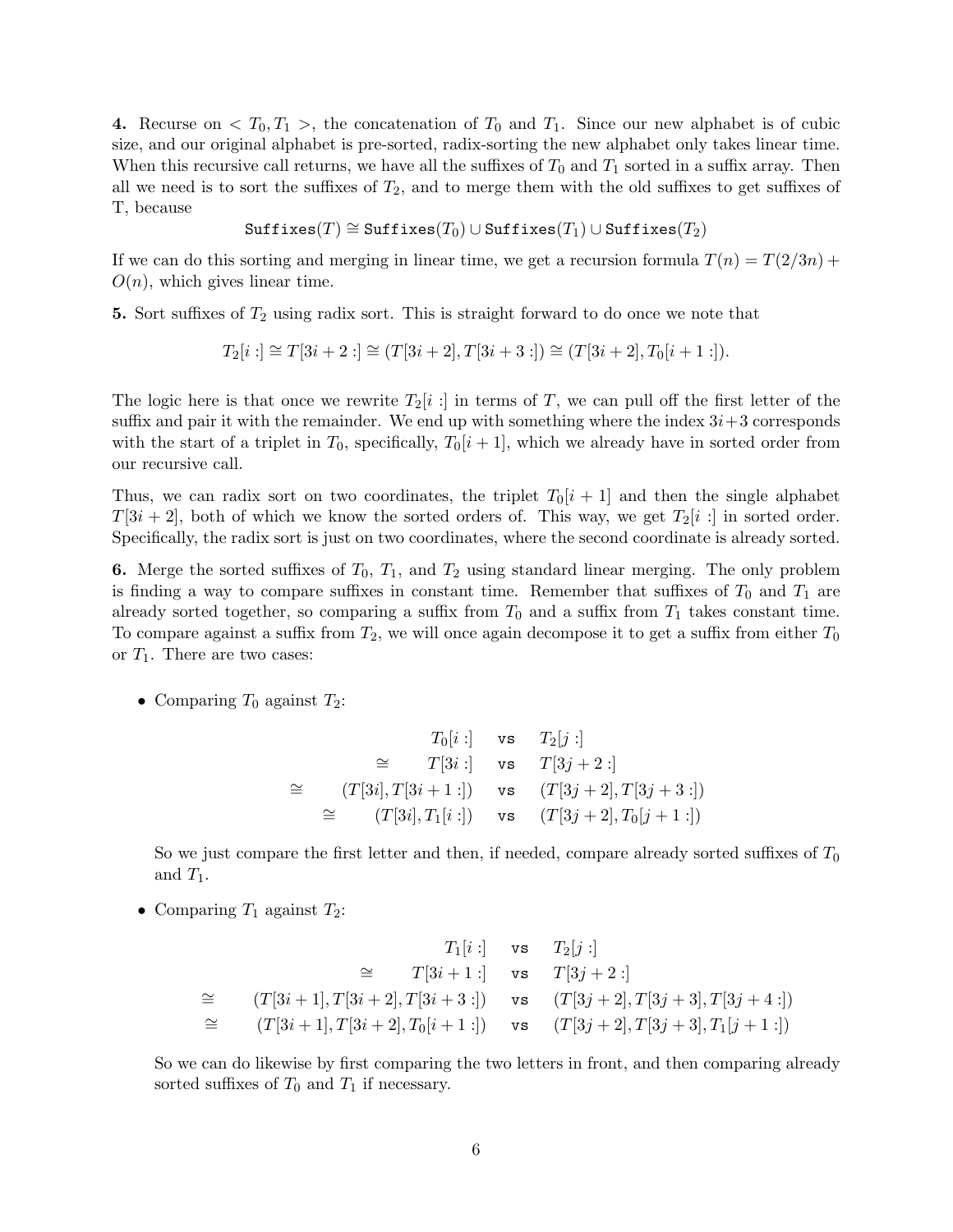## 4 Document Retrieval

The statement of the document retrieval problem is as follows: Given a collection of texts  $\{T_1, T_2, ..., T_n\}$ , we want to find all distinct documents that contain an instance of a query pattern  $P$ . Naively, we can store the suffixes of the text  $T = T_1 \circ \S_1 \circ T_2 \circ \S_2 \circ ... \circ T_n \circ \S_n$  in a suffix tree and query for the pattern. However, the result of this query will include multiple matches of P within the same text, whereas we only want to find which texts contain P. Hence, a simple query doesn't give us the answer we want, and is costlier than we would like. The fix we present will follow the paper by Muthukrishan [8].

Consider the suffix array A of the augmented text T. The node corresponding to a pattern  $P$  in the suffix tree corresponds to some interval  $[i, j]$  in the suffix array. Now the texts containing the pattern are precisely the indices of all the dollar signs appearing in the interval  $[i, j]$  in A. Hence, solving document retrieval is equivalent to finding the position of the first dollar sign of each type within the interval  $[i, j]$ , as the suffixes at those positions cannot contain repeats of P.

To this end, augment the suffix array by connecting each dollar sign of a given type to the previous dollar sign of the same type. Then the queries can be answered with a Range Minimum Data **Structure.** In particular, this gives us a  $O(|P|+d)$  runtime, where d is the number of texts to report.

## References

R. Boyer and J. Moore. A fast string searching algorithm. Communications of the ACM, 20(10):762772, 1977.

M. Farach. Optimal suffix tree construction with large alphabets. In Proc. 38th Annual Symposium on Foundations of Computer Science, pages 137143. IEEE, 1997.

Juha Karkkainen, Peter Sanders, Simple linear work suffix array construction, In Proc. 30th International Colloquium on Automata, Languages and Programming (ICALP03). LNCS 2719, Springer, 2003, pp. 943-955

R. M. Karp and M. O. Rabin. Efficient randomized pattern-matching algorithms. IBM Journal of Research and Development, 31:249260, March 1987.

T. Kasai, G. Lee, H. Arimura, S. Arikawa, and K. Park. Linear-time longest-common-prefix computation in suffix arrays and its applications. In Proc.12th Symposium on Combinatorial Pattern Matching (CPM 01), pages 181192. Springer-Verlag LNCS n. 2089, 2001.

D. E. Knuth, J. H. Morris, and V. R. Pratt. Fast pattern matching in strings. SIAM Journal of Computing, 6(2):323350, 1977.

E. M. McCreight. A space-economic suffix tree construction algorithm. J. ACM,23(2):262272, 1976.

S. Muthukrishnan, Efficient algorithms for document retrieval problems. SODA 2002: 657-666

E. Ukkonen. On-line construction of suffix trees. Algorithmica, 14(3):249260, 1995.